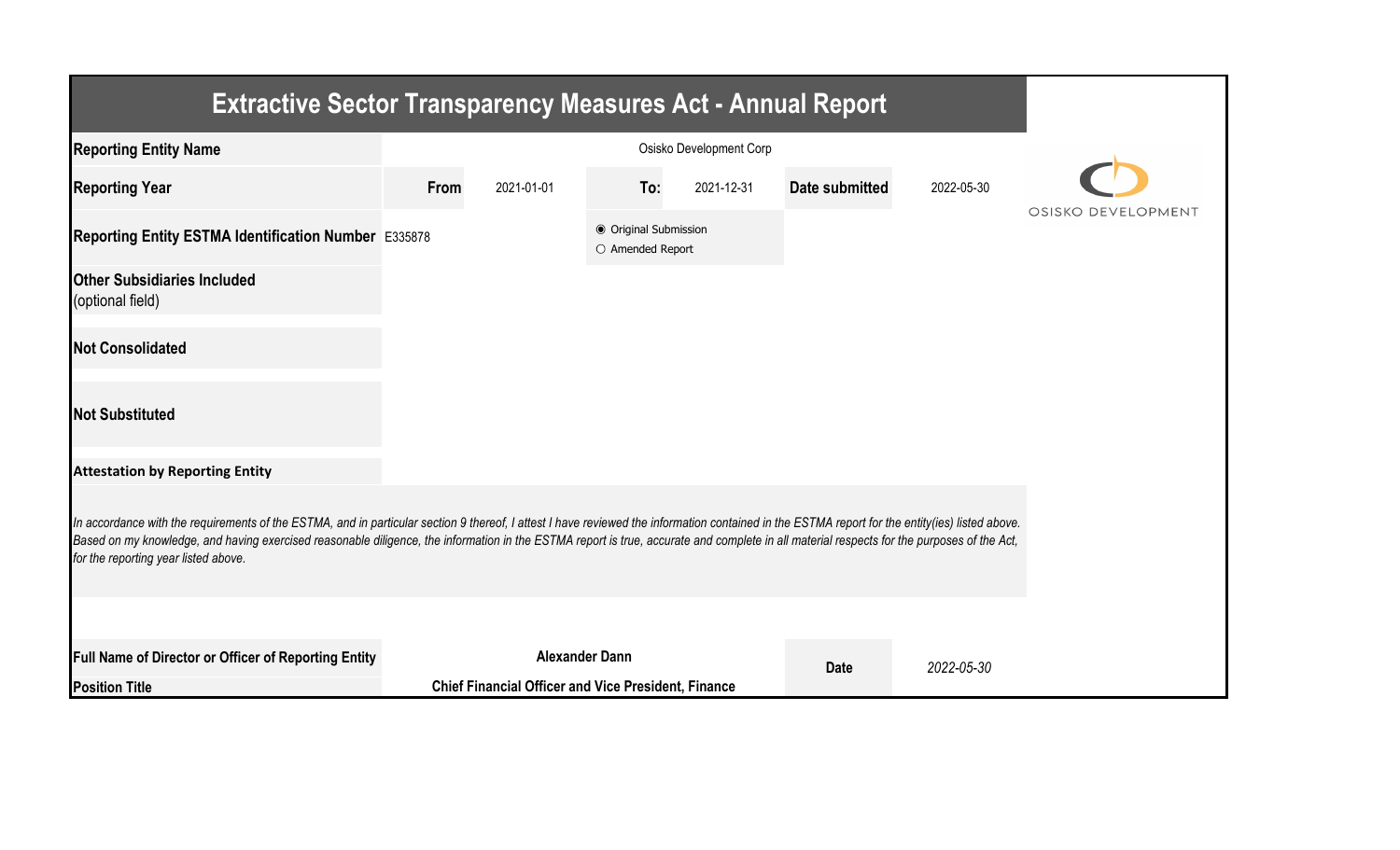| <b>Extractive Sector Transparency Measures Act - Annual Report</b>                            |                                                      |                                                                                                                                                                                                                                |                                    |            |           |                                |                |                  |                                                      |                                      |                                                      |
|-----------------------------------------------------------------------------------------------|------------------------------------------------------|--------------------------------------------------------------------------------------------------------------------------------------------------------------------------------------------------------------------------------|------------------------------------|------------|-----------|--------------------------------|----------------|------------------|------------------------------------------------------|--------------------------------------|------------------------------------------------------|
| <b>Reporting Year</b>                                                                         | From:                                                | 2021-01-01                                                                                                                                                                                                                     | To:                                | 2021-12-31 |           |                                |                |                  |                                                      |                                      |                                                      |
| <b>Reporting Entity Name</b><br><b>Reporting Entity ESTMA</b><br><b>Identification Number</b> |                                                      |                                                                                                                                                                                                                                | Osisko Development Corp<br>E335878 |            |           | <b>Currency of the Report</b>  | CAD            |                  |                                                      |                                      |                                                      |
| <b>Subsidiary Reporting Entities (if</b><br>necessary)                                        |                                                      |                                                                                                                                                                                                                                |                                    |            |           |                                |                |                  |                                                      |                                      |                                                      |
| <b>Payments by Payee</b>                                                                      |                                                      |                                                                                                                                                                                                                                |                                    |            |           |                                |                |                  |                                                      |                                      |                                                      |
| Country                                                                                       | <b>Payee Name</b>                                    | Departments, Agency, etc<br>within Payee that Received<br><b>Payments</b>                                                                                                                                                      | <b>Taxes</b>                       | Royalties  | Fees      | <b>Production Entitlements</b> | <b>Bonuses</b> | <b>Dividends</b> | <b>Infrastructure</b><br><b>Improvement Payments</b> | <b>Total Amount paid to</b><br>Payee | <b>Notes</b>                                         |
| Canada - British Columbia                                                                     | Province of British Columbia                         |                                                                                                                                                                                                                                |                                    |            | 1,510,000 |                                |                |                  | 770,000                                              |                                      | 2,280,000 BC Hydro, Minister of Finance, WorksafeBC. |
| Canada                                                                                        | Barkerville Heritage Trust                           |                                                                                                                                                                                                                                |                                    |            | 520,000   |                                |                |                  |                                                      | 520.000                              |                                                      |
| Canada                                                                                        | <b>District of Wells</b>                             |                                                                                                                                                                                                                                |                                    |            | 100,000   |                                |                |                  |                                                      | 100,000                              |                                                      |
| Canada - British Columbia                                                                     | The College of New Caledonia                         |                                                                                                                                                                                                                                |                                    |            | 170,000   |                                |                |                  |                                                      | 170,000                              |                                                      |
| Canada - British Columbia                                                                     | <b>Lhtako Dene Nation</b>                            |                                                                                                                                                                                                                                |                                    |            | 170,000   |                                |                |                  |                                                      | 170,000                              |                                                      |
| Mexico                                                                                        | Government of Mexico                                 |                                                                                                                                                                                                                                |                                    |            | 400,000   |                                |                |                  |                                                      | 400,000                              | Secretaria de Economia (Ministry of Finance)         |
| Canada - Quebec                                                                               | Department of Energy and<br><b>Natural Resources</b> |                                                                                                                                                                                                                                |                                    |            | 820,000   |                                |                |                  |                                                      | 820,000                              |                                                      |
| Mexico                                                                                        | Government of Mexico                                 |                                                                                                                                                                                                                                |                                    |            | 1,860,000 |                                |                |                  |                                                      | 1,860,000                            | San Antonio Ejido                                    |
| <b>Additional Notes:</b>                                                                      |                                                      | All payments are reported in Canadian dollars. Where payments were made in currencies other than Canadian dollars, the payments were converted into Canadian dollars using an annual average exchange rate. The annual average |                                    |            |           |                                |                |                  |                                                      |                                      |                                                      |